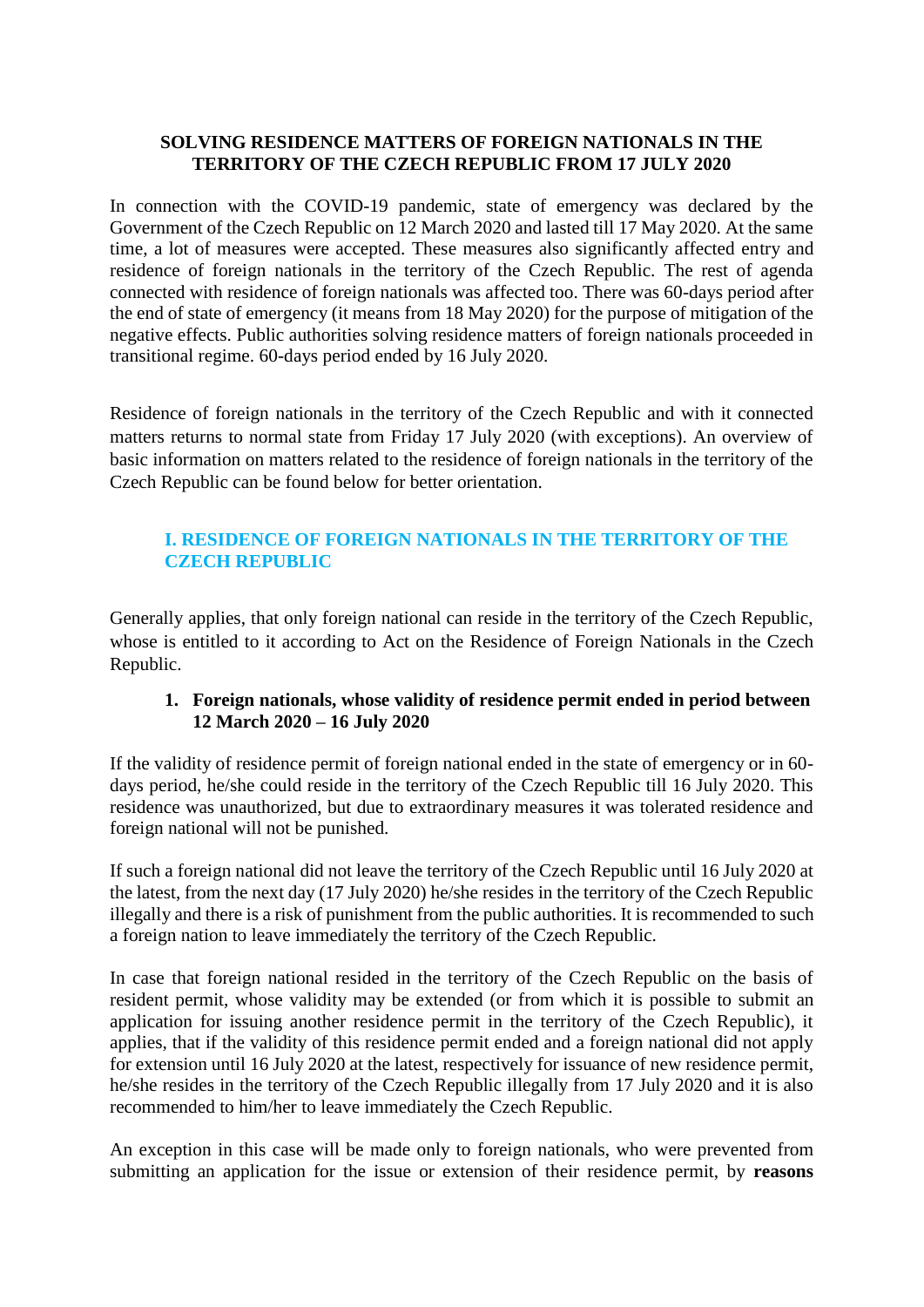**beyond their control or will**. It is necessary in this case to submit an application in five days after the cessation of these reasons and these reasons include to the application. They will be obliged to prove these reasons on request.

Exception are also foreign nationals who resided from 12 March 2020 to 16 July 2020 in the territory of the Czech Republic on the basis of **visa for a stay of up to 90 days for the purpose of work or seasonal work and on the basis of long-term visa of the purpose seasonal work or extraordinary work visa**. These foreign nationals can stay in the territory of the Czech Republic **till 16 November 2020**. This applies only in case, that employer extended work contract at least till 16 November 2020 or signed new valid work contract for this period. Validity of current decision about work permit is extended till 16 November 2020 on these conditions.

# **2. Foreign nationals who had already resided in the territory illegally before 12 March 2020**

If the foreign national has been staying in the territory illegally on 12 March 2020 (the day when the state of emergency was declared in the Czech Republic) and if this illegally stay still lasts, it is recommended to leave the territory as soon as possible. A foreign national who remains in the territory without residence permit should be punished by the relevant public authorities.

# **II. ENTRY OF FOREIGN NATIONALS TO THE TERRITORY OF THE CZECH REPUBLIC**

Despite the end of the state of emergency and the release of the measures taken, the entry of foreign nationals into the territory of the Czech Republic is still restricted, based on a protective measure of the Ministry of Health of Czech Republic.

Only the following categories can enter the territory of the Czech Republic:

a) all EU citizens,

b) third-country nationals who are on the list of countries with a low risk of COVID – 19 specified in the Communication of the Ministry of Health of the Czech Republic and c) foreign nationals who have a temporary or permanent residence permit in the countries on the list above.

Other foreign nationals will be allowed to enter the territory od the Czech Republic only in cases to which (according to the protective measure of the Ministry of Health of the Czech Republic) an exceptions applies. In all cases, however, foreign nationals must be allowed to enter and stay in the territory – it means, they must hold a visa or residence permit, respectively they must be citizens of the state whose citizens are entitled to enter the territory of the Czech Republic without a visa.

ATTENTION! The list of countries with a low risk of COVID-19 and the rules of entry into the Czech Republic are changing very dynamically. We therefore recommended that you follow the current information on this link.

Foreign nationals who will be entitled to enter the territory of the Czech Republic, but who at the same time in the last 14 days before entering the territory stayed for more than 12 hours in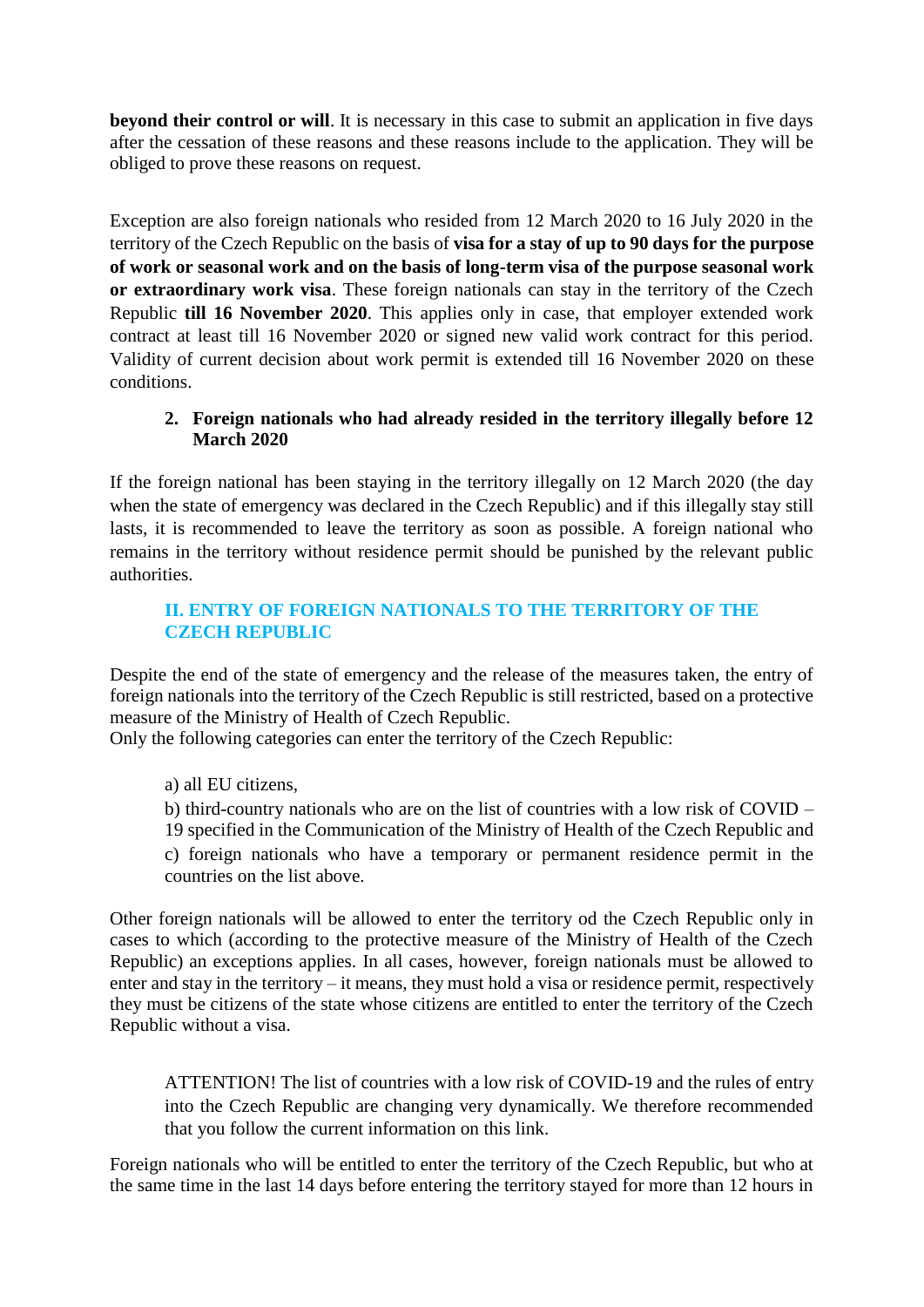one of the countries NOT listed in the list of countries with the low risk od COVID-19, are also obliged to notify this fact to the regional hygienic station competent according to the place of their residence in the territory and immediately undergo an RT-PCR test for the presence of the coronavirus SARS-CoV-2 in the Czech Republic, unless other quarantine measures are decided by the relevant regional hygienic station. Until the submission of the RT-PCR test, respectively until the end of the quarantine measure, these foreign nationals are also restricted in their free movement within the territory of the Czech Republic. **At this time, they should not even visit a MOI office!** 

ATTENTION! These rules are also changing very dynamically. We therefore recommend you to follow the current information on the website of the Ministry of the Interior, respectively on the websites of the Government of the Czech Republic.

## **III. SOLVING RESIDENCE AGENDA IN THE TERRITORY OF THE CZECH REPUBLIC**

From 12 March 2020 to 16 July 2020 the solving of the residence agenda at the MOI offices was modified to the current situation with regard to the impacts of taken emergency measures. From the 17 July 2020 the office hours and agenda of MOI office is changing.

# **1. ENTRY TO THE MOI OFFICE**

It will be possible to come to some of the MOI offices and solve residence matters here without the need to reserve appointment beforehand. During office hours, clients can come to these MOI offices at any time and for any purposes. However, some of the MOI offices remain accessible only to clients who pre-order their visit (and for a specific task), by telephone or electronically, through the appointment system. Making an appointment will be possible for all commonly performed operations.

At all MOI offices, without exceptions, it will be in any case possible without making an appointment:

a) submission of an application, which according to the law must be submitted in person (see below), respectively personal confirmation of such a request sent to the data box or by post in the previous 5 days,

- b) issuance of an exit order
- c) issuance of a bridging label
- d) acceptance of a document delivered by a public notice.

An overview of MOI offices that can be visited without the need for making an appointment, an overview of MOI offices for which a prior order is still required to visit in advance, and contact details for these MOI offices can be found here.

If the foreign national is invited to visit the relevant MOI office (for purpose of collecting biometric data, taking over the residence permit, acquaintance with the documents before issuing the decision, proving the missing details of the application, submitting the original registration document or other necessary personal participation in the operation in the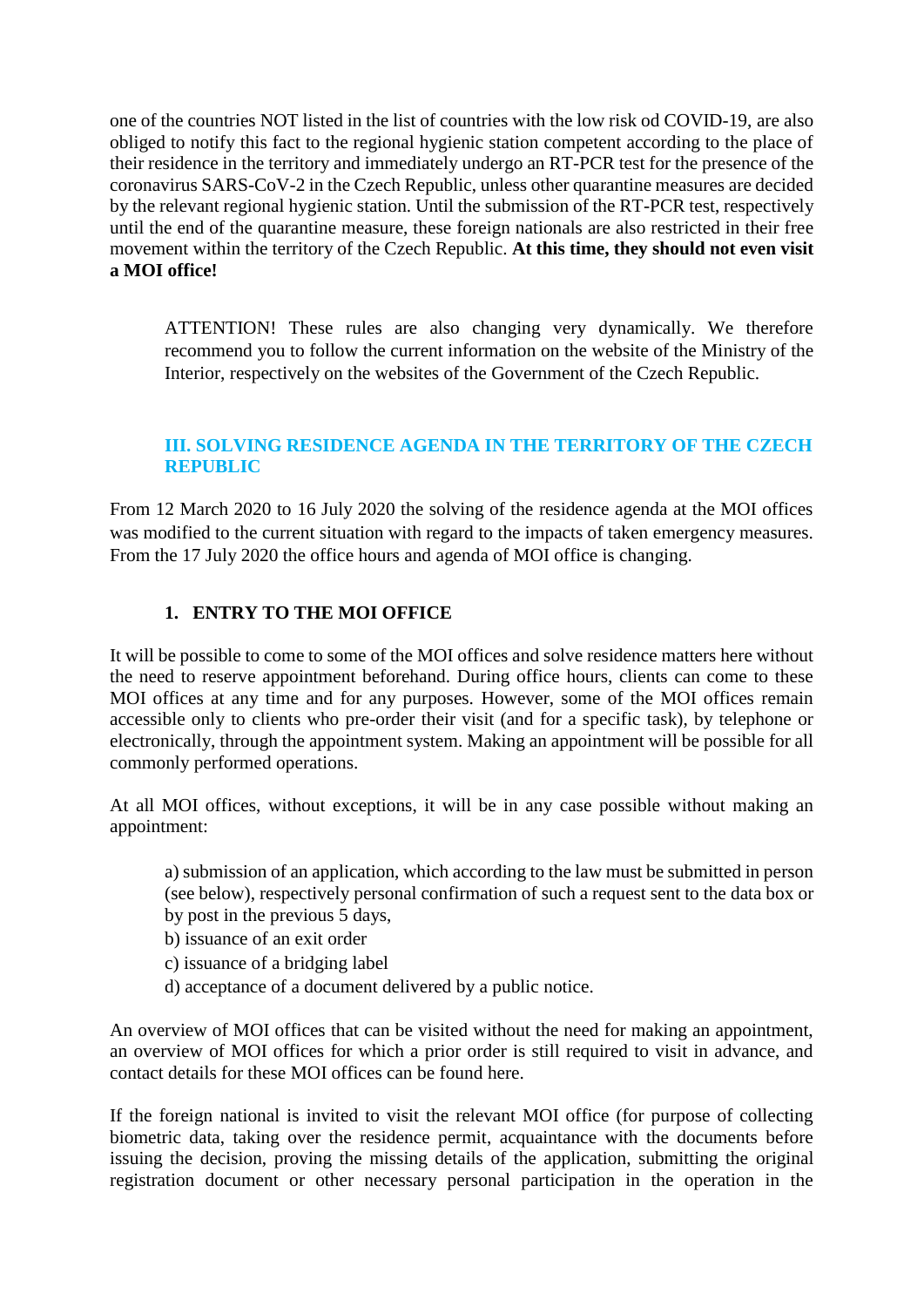proceedings), he or she can come to this MOI office on the given date without the need for making an appointment.

## **2. APPLYING FOR RESIDENCE AT MINISTRY OF THE INTERIOR OFFICES**

The Ministry of the Interior extended the possibility of impersonal applications during the state of emergency declared in the Czech Republic and also in the period of sixty days following its end. From 17 July 2020, it will be necessary, in cases stipulated by the Act on the Residence of Foreigners, to submit an application for a residence permit **in person**.

The obligation to submit an application in person applies to applications for the following residence permits:

a) Applications for long-term residence (including employee cards),

b) Applications for temporary residence for a family member of a citizen of the European Union/Czech Republic,

c) Applications for permanent residence,

d) Application for a visa for a stay of more than 90 days with a validity period corresponding to the expected duration of the application procedure (so-called bridging label),

e) Application for extension of the period of stay and validity of a visa for a stay of more than 90 days with a validity period corresponding to the expected duration of the application procedure (extension of so-called bridging label),

f) Application for the issuance of a long-term residence permit or an application for the issuance of a permanent residence permit submitted for a child born in the territory of the Czech Republic.

**All the above mentioned applications must be submitted in person.** If any of these requests is delivered to the Ministry of the Interior by post, via a data box, e-mail with a guaranteed electronic signature or otherwise specified in the Administrative Procedure Code, **it must be within five days personally confirmed** by the applicant, his legal representative or guardian at the relevant MOI office. In this case, it is not necessary to make an appointment in advance at the relevant MOI office to personally confirm the application. If there is no such personal confirmation, such a request is not submitted and will be returned to the applicant. In the case of an application for a visa for a stay of more than 90 days with a validity period corresponding to the expected duration of the application procedure or an application for an extension of its period of validity, the personal submission of the application may not be in justified cases required.

## **3. DEADLINES FOR SUBMISSION OF APPLICATIONS, NOTIFICATION OF CHANGES AND OTHER FACTS**

The state of emergency declared in the Czech Republic and the extraordinary measures taken in connection with it were generally considered to be obstacles independent to the will of foreign national, which prevented him or her from submitting an application within the time limit set by the Act on the Residence of Foreign Nationals, without any necessity mentioning this situation as a reason for missing the deadline.